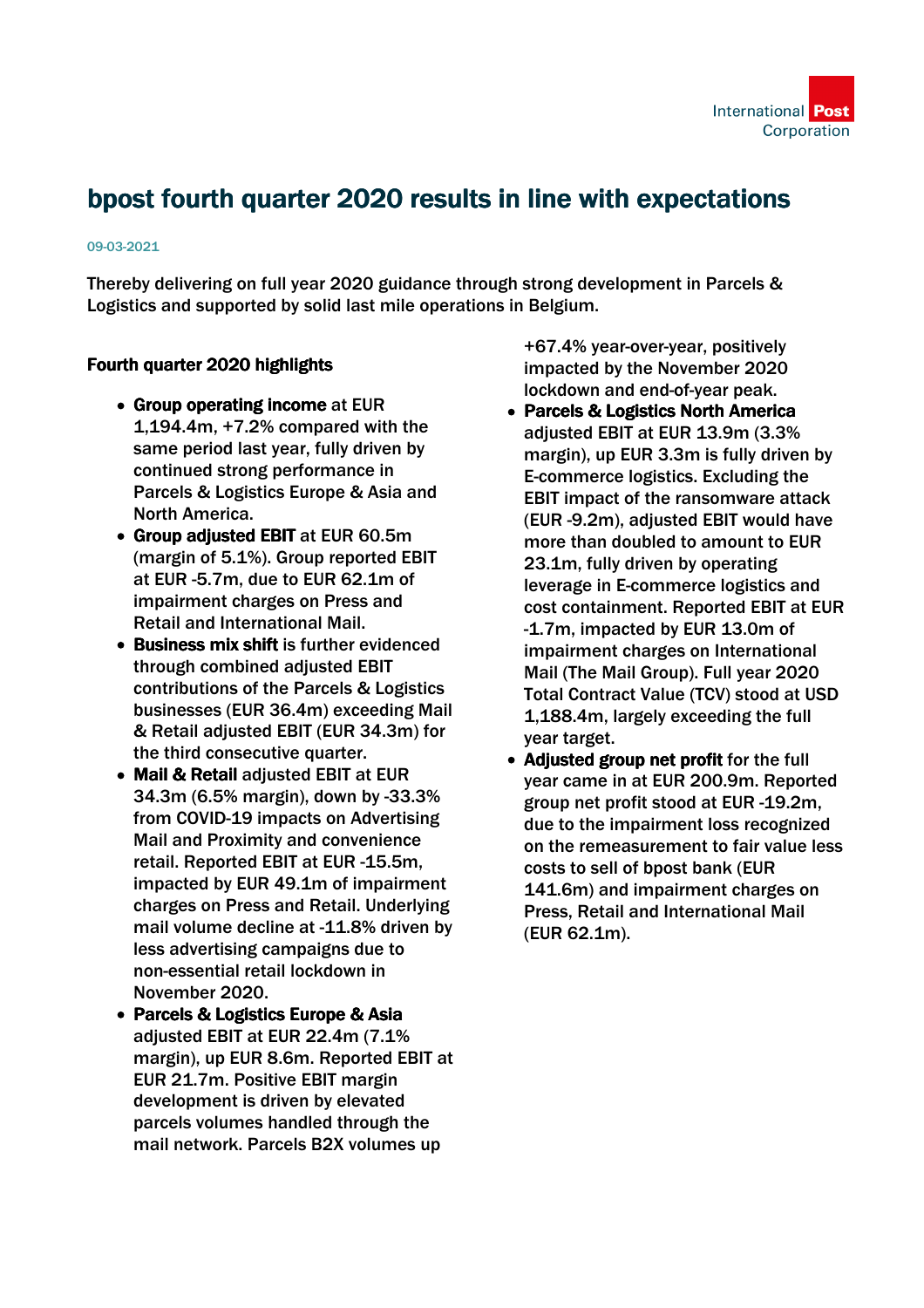International Post Corporation

 $\mathbb{E}$  bpost

# Activity update: Putting CONNECT 2026 into action

CONNECT 2026 aims to accelerate bpost group's transformation into a customer centric and sustainable omni-commerce group close to society, while remaining an efficient mail provider in Belgium. In 2021, bpost group will take significant steps to implement and concretize the CONNECT 2026 strategy, as demonstrated by the non-exhaustive list of initiatives below:

# Customer centric: be the trusted partner for brands, enabling them to successfully grow their omni-commerce activities

#### Omni-commerce growth in Europe

Active Ants will open two new highly automated fulfilment centres in 2021 (in Belgium and in Germany) and Radial Europe is opening a third site in Kassel (Germany) in March.

#### Further digitalisation in processes & post offices

In the context of the modernization of our post offices in Belgium, bpost is progressively implementing different modules of its new IT

system NeRo (New Retail Office). This allows for a more efficient and better customer experience in the retail offices. As an illustration, clients of our new flagship post office in Brussels (De Brouckère) are now assisted by customer coaches equipped with smart devices in order to reduce waiting times, and they also have access to Self-service kiosks where they can quickly scan and drop off their parcels.

# New & Innovative experience: be recognized as a new and innovative company offering exciting customer experiences

# Innovation centre

A new central innovation centre will be opened in Mechelen in the second half of 2021, which will serve as a laboratory to test innovations in a real live situation, in cooperation with customers and users. This innovation centre will become a platform where all bpost employees can prototype ideas that bring new experiences to all stakeholders.

# My bpost app

We record over 1 million downloads in 2020, with a growth of approximately 8 to 10k downloads on a weekly basis and additional features to be developed this year.

# Earth & people friendly: be a reference sustainable & planet-friendly company

#### Materiality matrix

In the second half of 2020, bpost has initiated a new materiality assessment for the group. This new materiality assessment is the next step in our evolution as a sustainable company. The first phase consisted of reaching out to more than 2.500 of our stakeholders inquiring which ESG topics are important to them. With over 50% response rate, this exercise will help us to ensure our sustainable strategy is focused in the right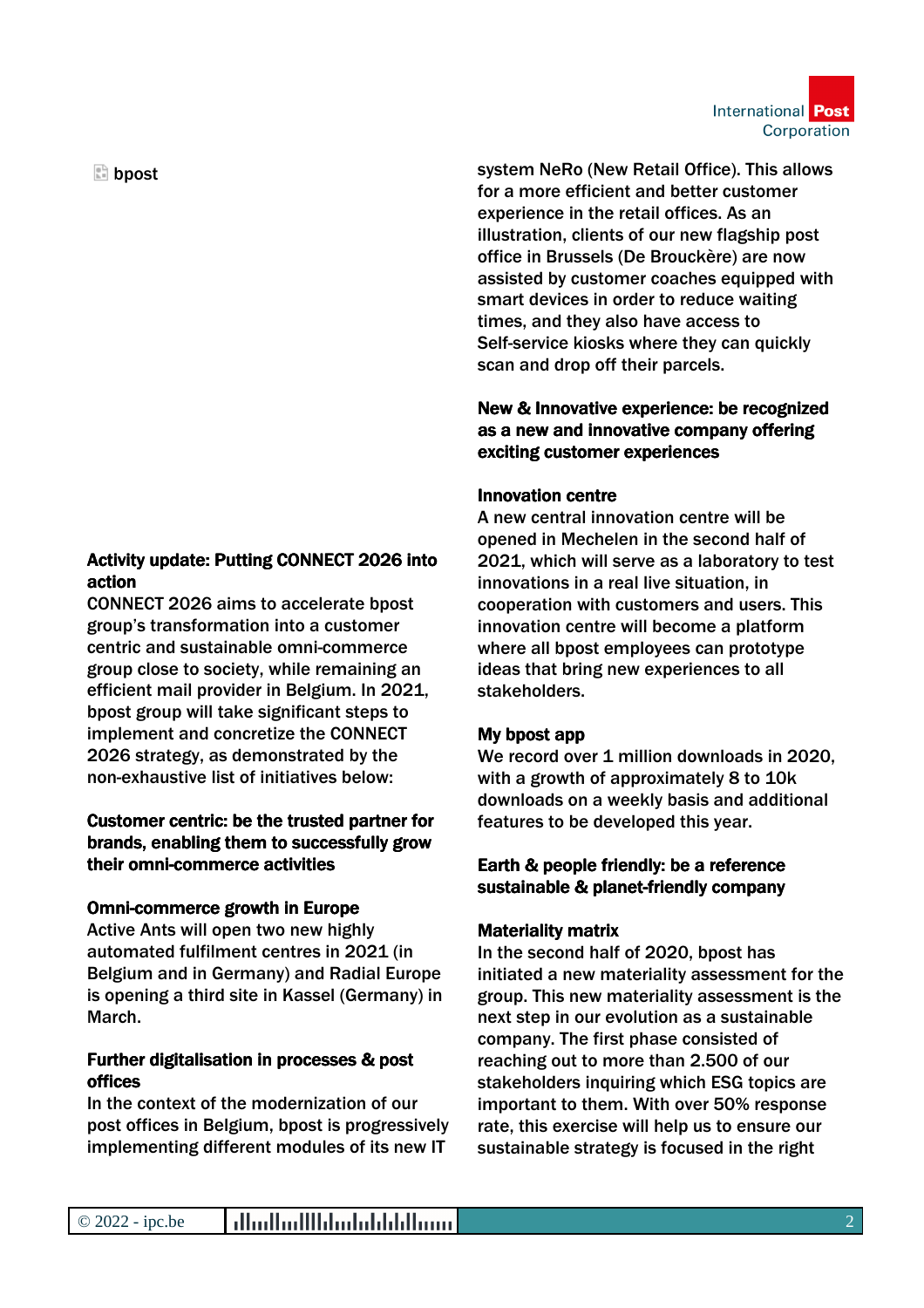

areas and tackles every aspects of the evolving sustainability landscape. The methodology and the results of the new materiality assessment will be published on our website in the course of 2021.

# Ecozone

Ecozone Mechelen enters a new test phase in which 65 diesel vehicles will be replaced by electric ones in the coming weeks. This way the city centre is evolving into a completely emission-free distribution network. By the end of 2021, 5 to 10 other Belgian city centres will also be supplied emission-free.

bpost group continues to explore ways to make city deliveries more car-free by increasing the use of electric and cargo bicycles or bike trailers and by further developing its network of parcel lockers.

# Cohesion in society: be an important contributor to social cohesion in society and the preferred partner for public services in a changing world

# bpost bank

In view of active portfolio management, bpost bank has announced on December 23, 2020 that bpost and BNP Paribas Fortis signed a non-binding agreement on the future long-term partnership of bpost bank: bpost would sell its 50% stake to BNPPF and – in view of bpost' strategy to be an important contributor to social cohesion in society – bpost will continue to provide banking services through its physical network of post offices, thus ensuring high-quality service.

# Together inclusive @life learning: be an inclusive organization, offering life-learning experiences

#### bpost boost

As Belgium's largest employer, bpost group wants to contribute in reducing the imbalance between the high number of inactive young people and long-term vacancies. "bpost boost", an umbrella initiative to be launched in 2021, aims to raise the level of education of its participants over the next five years while helping them to find sustainable employment. In 2021, more than 500 candidates throughout Belgium will complete the training course to become multi-purpose postal workers, thereby acquiring digital skills and technical competences specific to the logistics sector.

# Outlook for 2021

With its strategic vision CONNECT 2026, bpost group wants to accelerate its transformation into a customer centric and sustainable omni-commerce group close to society, while continuing to be an efficient mail provider in Belgium.

The group total operating income for 2021 is expected to increase by a low-single-digit percentage, while group adjusted EBIT is expected to range between EUR 265 and 295m, broadly in line with the EBIT of 2020 which benefited from a net positive COVID-19 effect.

For the business units, bpost group expects:

#### Mail & Retail:

Total operating income evolution to result from an underlying Domestic Mail volume decline expected between -9% to -11%, an approved mail pricing increase of +6.0%, and an expected post COVID-19 recovery in Value added services and Proximity and convenience retail. 6-8% adjusted EBIT margin.

Parcels & Logistics Europe & Asia:

Mid-single-digit percentage growth in total operating income with parcels and e-commerce logistics volumes expected to normalize from elevated COVID-19 levels